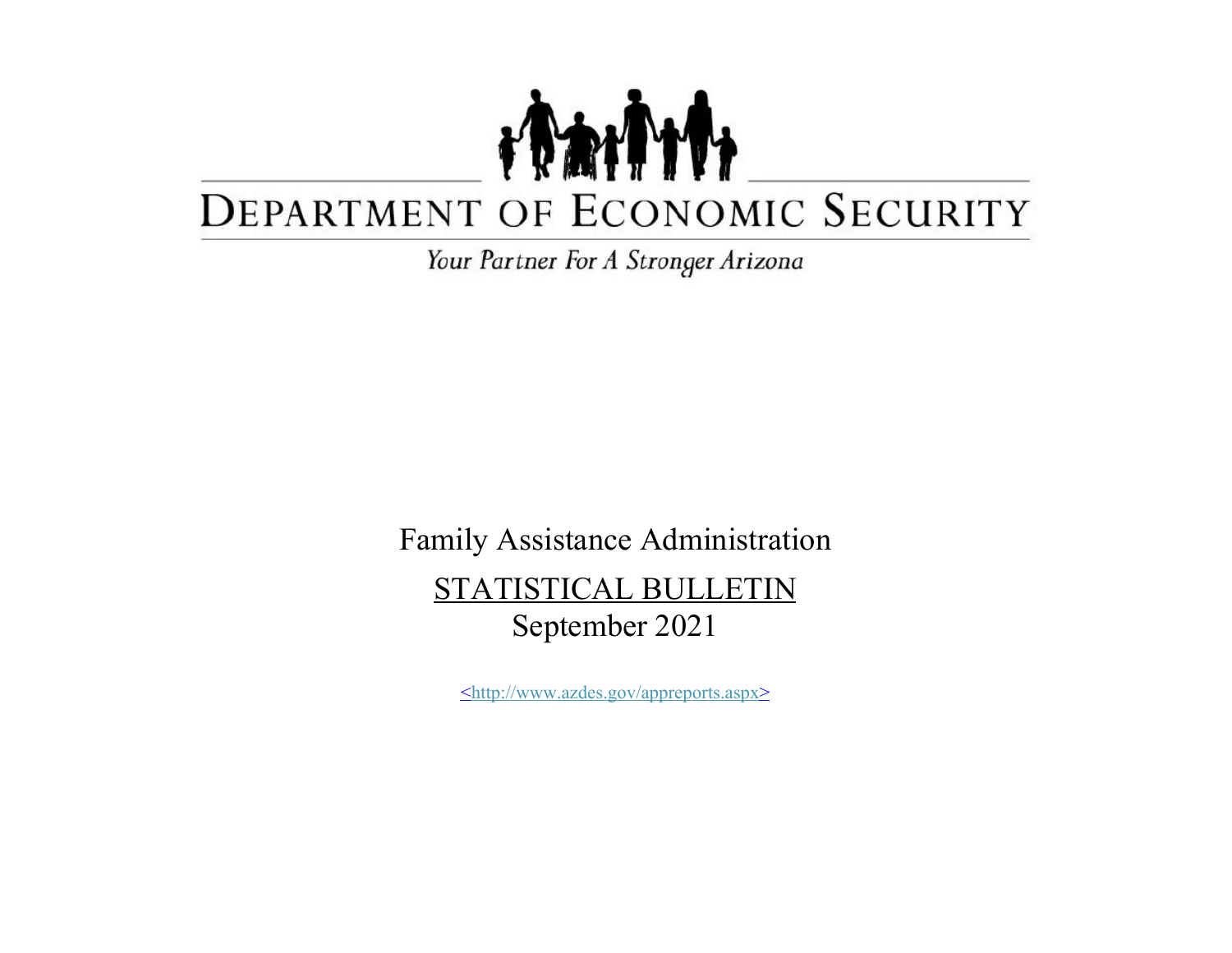

\*Includes prior month totals

| <b>Excludes</b>                | <b>Includes</b>                                                       | <b>Tribal</b>      |       |                   |                 |  |
|--------------------------------|-----------------------------------------------------------------------|--------------------|-------|-------------------|-----------------|--|
|                                |                                                                       | <b>Tribe</b>       | Cases | <b>Recipients</b> | <b>Payments</b> |  |
|                                | TANF Child Only: 4,128 Cases; 7,009 Children; \$827,826               | Hopi               | 32    | 70                | \$7,610         |  |
| Grant Diversion totals of: 229 | Unemployed Two Parent Program: 258 Cases; 990<br>Recipients; \$76,776 | Pascua Yaqui       | 91    | 275               | \$29,922        |  |
| Cases; \$180,662               |                                                                       | <b>Salt River</b>  | 19    | 45                | \$4,711         |  |
|                                |                                                                       | <b>Grand Total</b> | 142   | 390               | \$42,243        |  |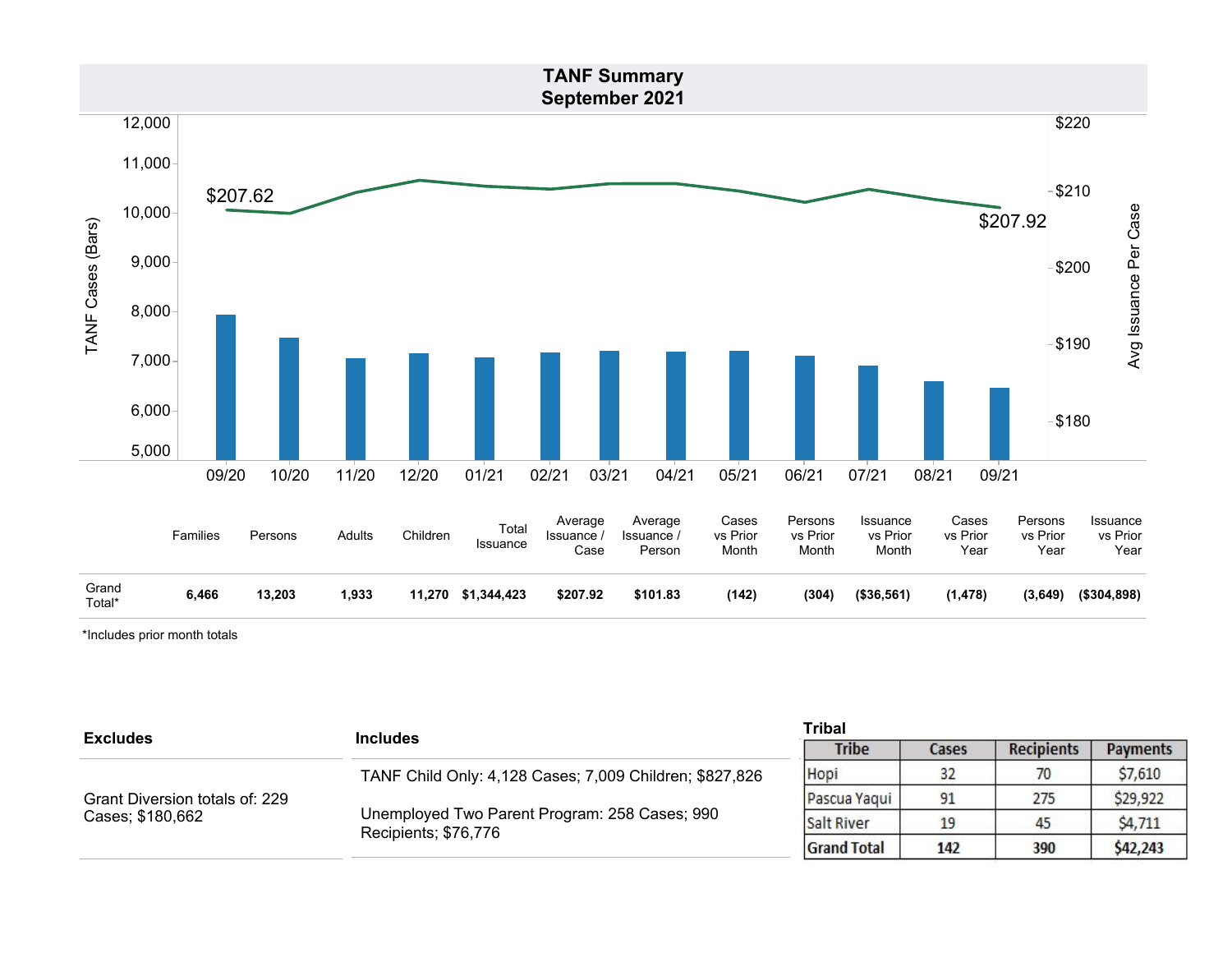

\*Includes prior month totals. (2/19 SNAP benefits paid out in 1/19 are included in 2/19 numbers.)

FF Coronavirus Response Act - H.R. 6201 adjustments:

 - Includes: Emergency Allotments to bring households up to the maximum benefit totaled \$65,036,176 issued, 352,383 families, and 731,302 persons. SNAP Households received a minimum EA benefit of \$95 beginning in April 2021. The increase in average issuance per case in May 2021 is due in part to EA benefits issued in May for the month of April.

 - Excludes: P-EBT (Pandemic School Meals Replacement and Child Care Replacement) Program benefits are not SNAP benefits and are excluded. \$136,249,374 issued, 270,928 famillies, and 360,263 children. P-EBT families also receiving SNAP are included in families, persons, and children, but benefits issued are excluded.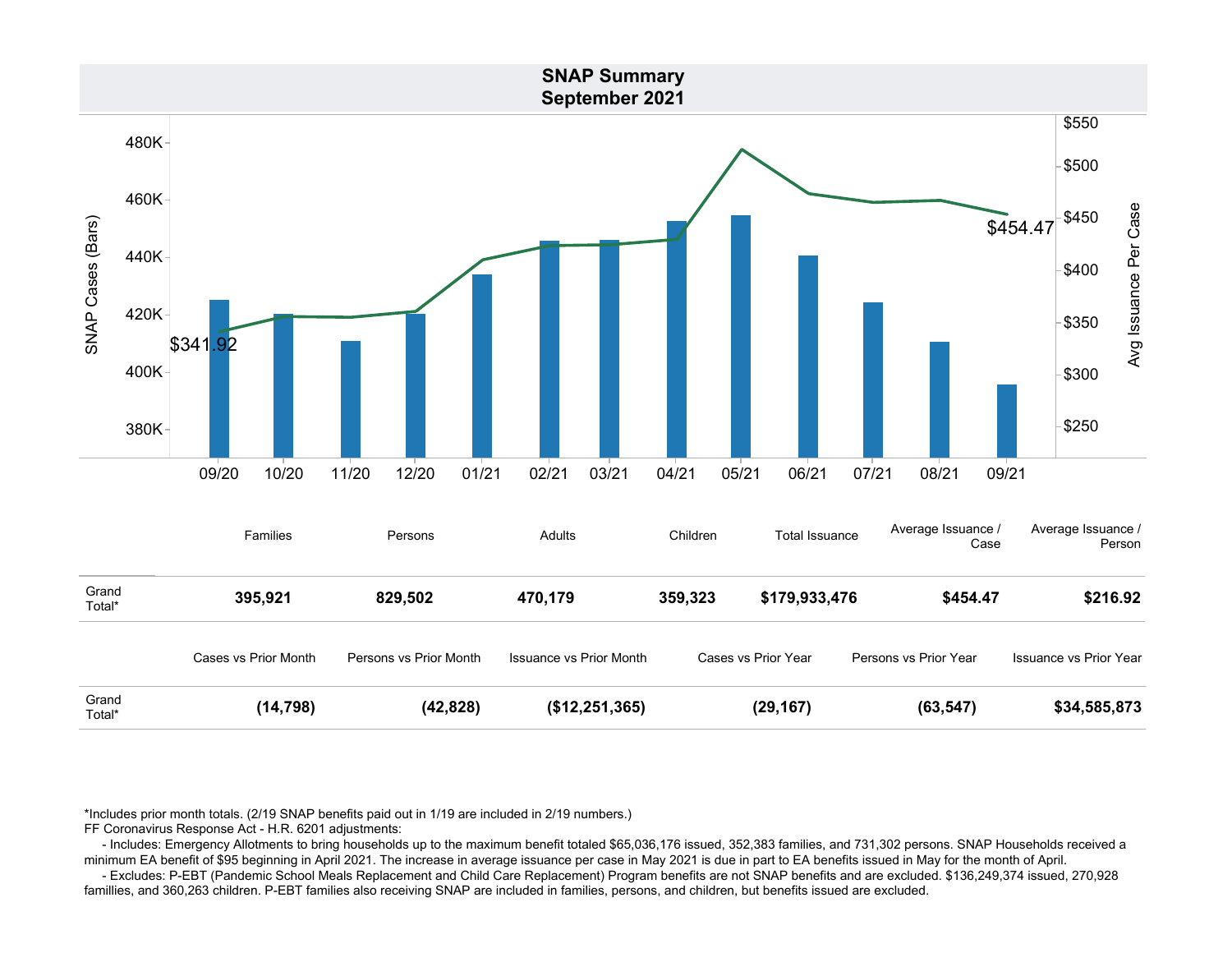

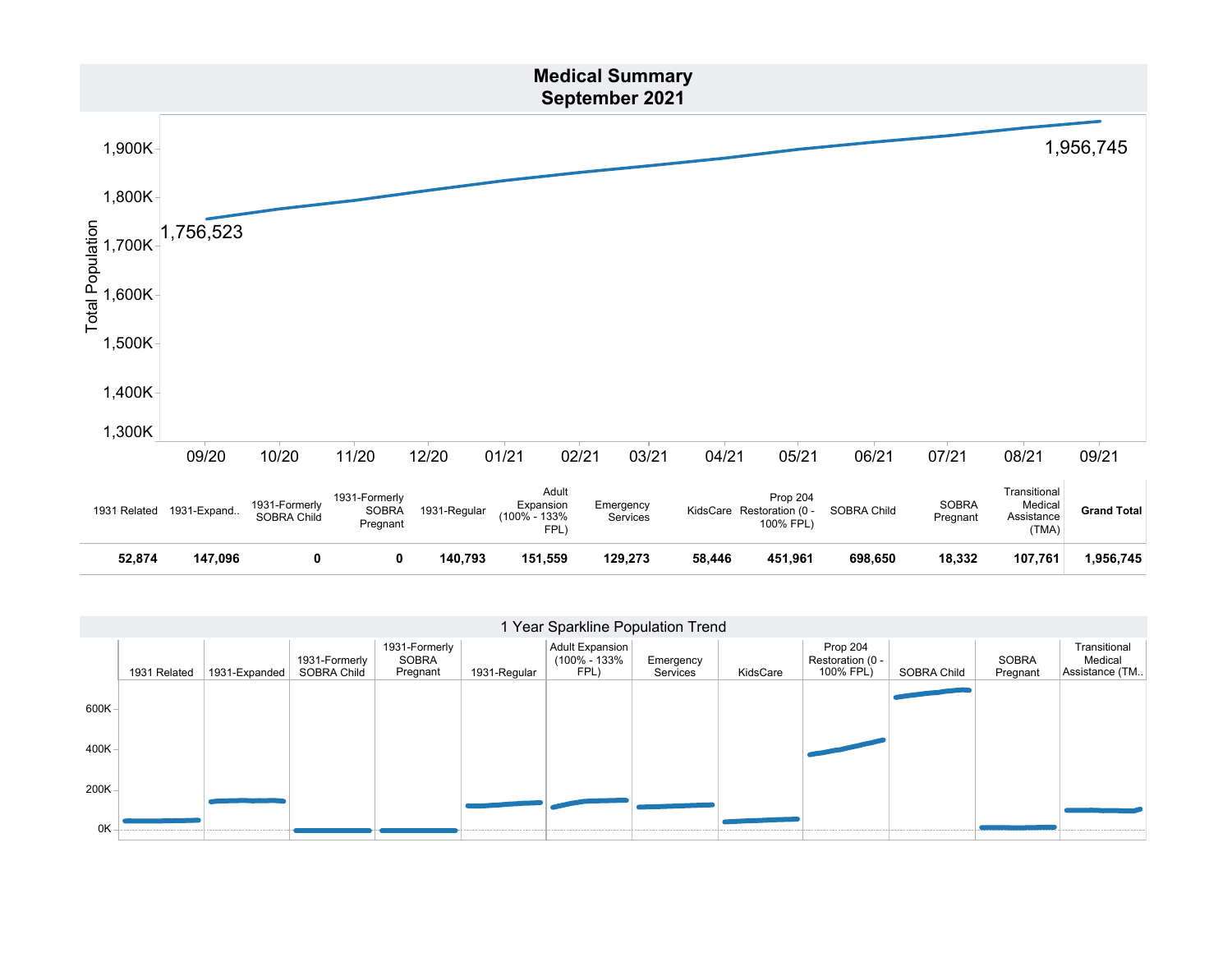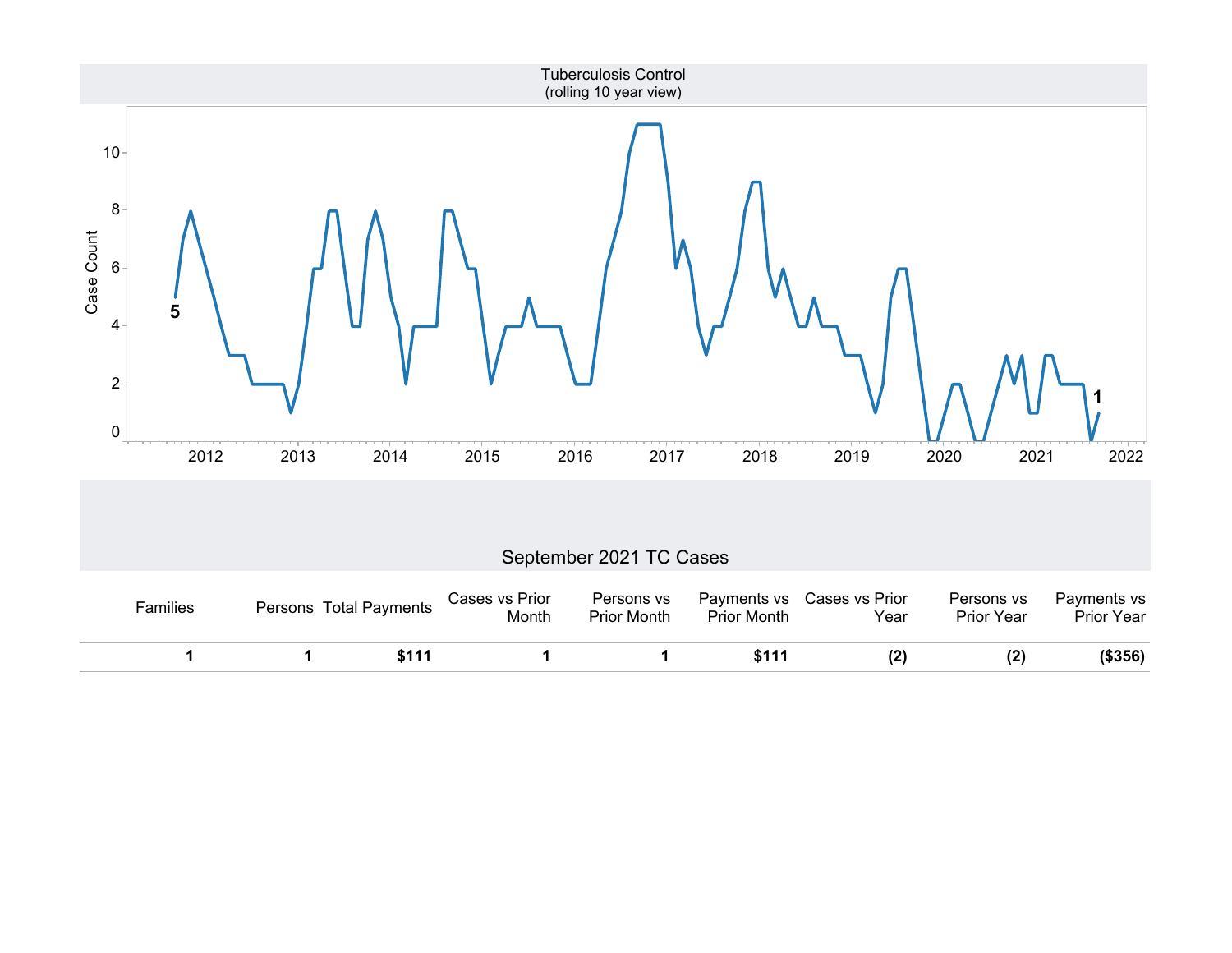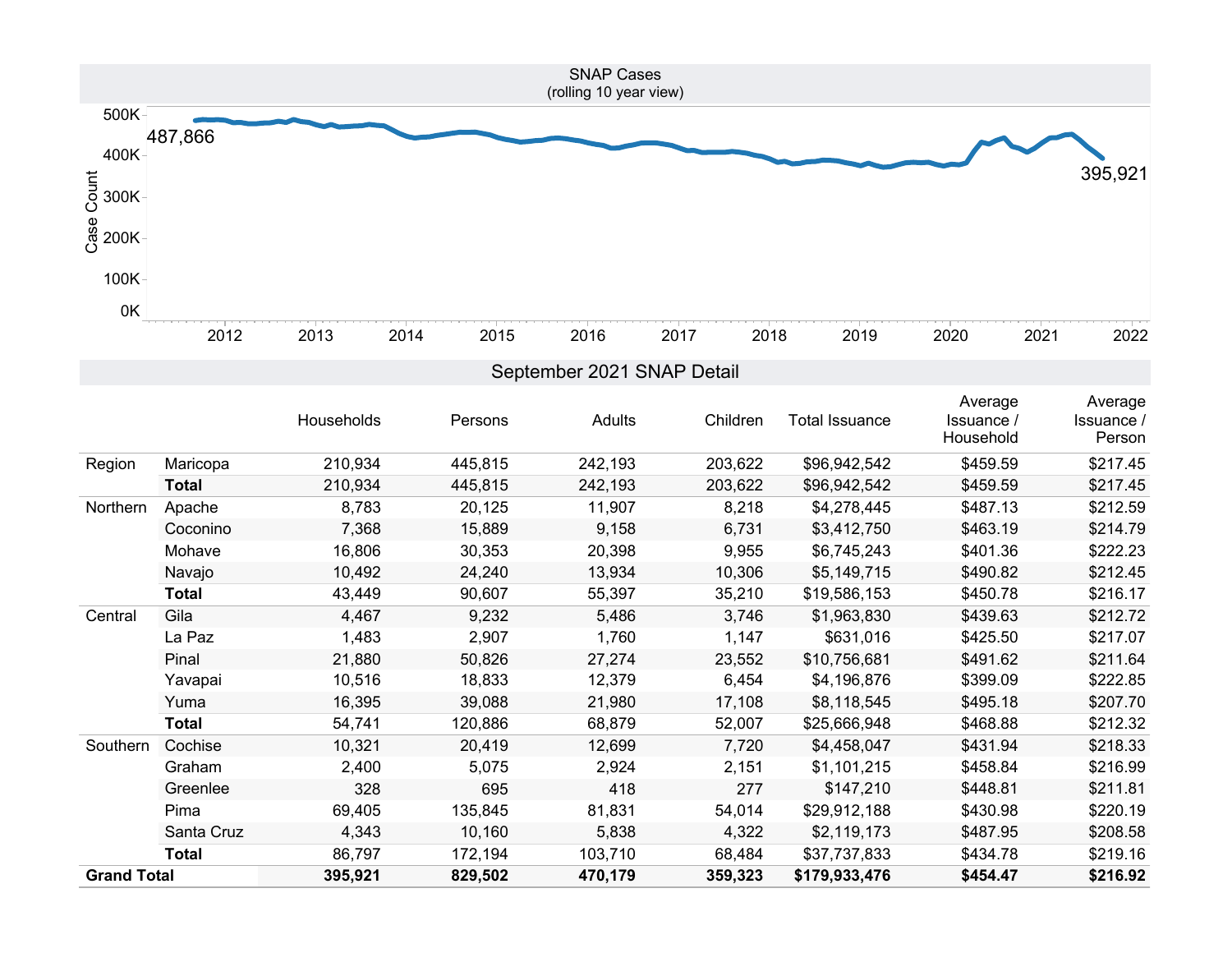

|                    |              | Households     | Persons | Adults         | Children | Total Issuance | Average<br>Issuance /<br>Household | Average<br><b>Issuance</b> /<br>Person |
|--------------------|--------------|----------------|---------|----------------|----------|----------------|------------------------------------|----------------------------------------|
| Region             | Maricopa     | 3,476          | 7,228   | 1,139          | 6,089    | \$722,729      | \$207.92                           | \$99.99                                |
|                    | <b>Total</b> | 3,476          | 7,228   | 1,139          | 6,089    | \$722,729      | \$207.92                           | \$99.99                                |
| Northern           | Apache       | 15             | 34      | 7              | 27       | \$2,818        | \$187.87                           | \$82.88                                |
|                    | Coconino     | 49             | 98      | 14             | 84       | \$10,494       | \$214.16                           | \$107.08                               |
|                    | Mohave       | 255            | 512     | 65             | 447      | \$53,159       | \$208.47                           | \$103.83                               |
|                    | Navajo       | 84             | 167     | 26             | 141      | \$18,127       | \$215.80                           | \$108.54                               |
|                    | <b>Total</b> | 403            | 811     | 112            | 699      | \$84,598       | \$209.92                           | \$104.31                               |
| Central            | Gila         | 49             | 91      | 3              | 88       | \$10,247       | \$209.12                           | \$112.60                               |
|                    | La Paz       | 12             | 32      | $\overline{2}$ | 30       | \$3,002        | \$250.17                           | \$93.81                                |
|                    | Pinal        | 449            | 977     | 108            | 869      | \$94,258       | \$209.93                           | \$96.48                                |
|                    | Yavapai      | 142            | 242     | 22             | 220      | \$27,455       | \$193.35                           | \$113.45                               |
|                    | Yuma         | 172            | 394     | 72             | 322      | \$37,837       | \$219.98                           | \$96.03                                |
|                    | <b>Total</b> | 824            | 1,736   | 207            | 1,529    | \$172,799      | \$209.71                           | \$99.54                                |
| Southern           | Cochise      | 151            | 291     | 38             | 253      | \$30,987       | \$205.21                           | \$106.48                               |
|                    | Graham       | 30             | 62      | $\overline{2}$ | 60       | \$6,648        | \$221.60                           | \$107.23                               |
|                    | Greenlee     | $6\phantom{1}$ | 10      | $\overline{2}$ | 8        | \$1,210        | \$201.67                           | \$121.00                               |
|                    | Pima         | 1,520          | 2,962   | 415            | 2,547    | \$314,980      | \$207.22                           | \$106.34                               |
|                    | Santa Cruz   | 56             | 103     | 18             | 85       | \$10,472       | \$187.00                           | \$101.67                               |
|                    | <b>Total</b> | 1,763          | 3,428   | 475            | 2,953    | \$364,297      | \$206.63                           | \$106.27                               |
| <b>Grand Total</b> |              | 6,466          | 13,203  | 1,933          | 11,270   | \$1,344,423    | \$207.92                           | \$101.83                               |